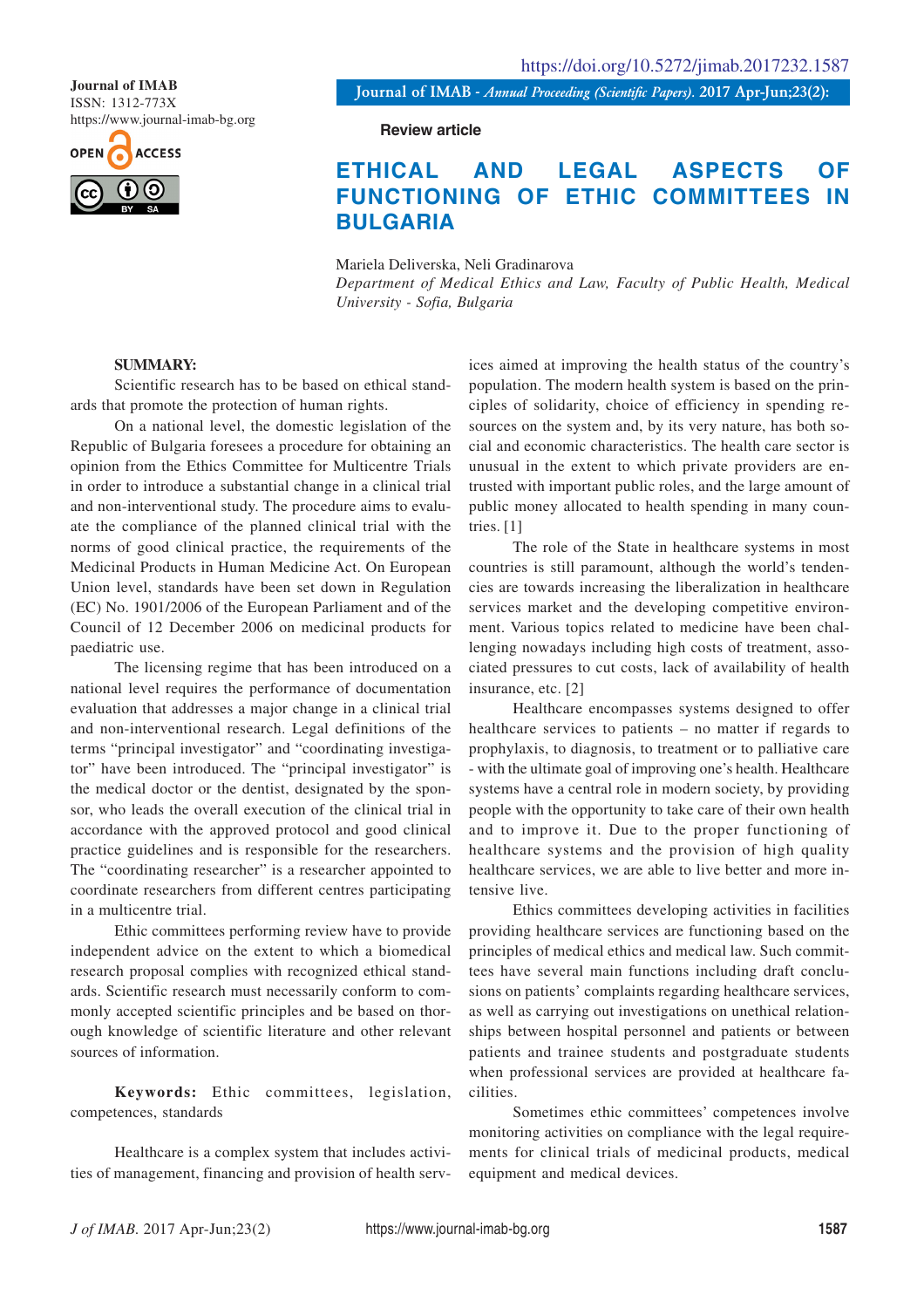Scientific research has to be based on ethical standards that promote the protection of human rights. [3] Scientific research must necessarily conform to commonly accepted scientific principles and be based on thorough knowledge of scientific references and other relevant sources of information. Individually identifiable health information should be collected, used, and/or disclosed only to the extent necessary to accomplish a specified purpose(s) and never to discriminate inappropriately. [4]

The current legal, regulatory framework in regard to the essence, functions and competences of ethic committees is complex and multi-layered, including regulation on both constitutional and legislative level, as well as a number of legal acts transposing the relevant Directives adopted within the European union. Various guidelines concerning conducting clinical trials are also introduced in national legal acts.

On a national level, the domestic legislation of the Republic of Bulgaria foresees a procedure for obtaining an opinion from the Ethics Committee for multicentre trials in order to introduce a substantial change in a clinical trial and non-interventional studies. This procedure has been implemented pursuant to article 130, para. 1 in conjunction with article 103, para.1 and article 109, para.1 of the Medicinal Products in Human Medicine Act. The procedure aims to evaluate the compliance of planned clinical trial with the norms of good clinical practice, as well as with the requirements of the Medicinal Products in Human Medicine Act and Regulation (EC) No. 1901/2006 of the EuropeanParliament and of the Council of 12 December 2006 on medicinal products for paediatric use.

Bulgarian national legal acts regulating the functioning, structure and activities of ethical committees established on national bases have been introductingon both statutory and secondary legislation.

Main legislative acts include:

– Health Law – in force of January 1st, 2005

– Medicinal Products in Human Medicine Act - in force of April 13th, 2007

– Law on Medical Devices – in force of July 12th, 2007

– Law on professional associations of doctors and doctors of dentistry - in force of January 1st, 2007

– Ordinance No. 31 of August 12th, 2007 establishing rules for good clinical practice

– Ordinance on the essential requirements and procedures for assessment of the compliance with the essential requirements of medical devices under the article. 2, para. 1, item 3 of the Law on Medical Devices. – published in State Gazette, issue 65 of August 10th, 2007

– Ordinance No. 2 of February 5th, 2008 on the requirements for collection, validation and provision of information on unwanted side effects and on the content and format of emergency reports for adverse drug reactions and periodic safety reports

– Ordinance No. 27 of June 15th, 2007 on the data requirements and the documentation for the authorization and the registration of medicinal products - published in State Gazette, issue 54 of July 3rd, 2007

– Ordinance No. 15 of April 17th, 2009 on the conditions for issuing a manufacturing or import authorization and the principles and requirements of good manufacturing practice for all types of medicinal products, clinical trial medicinal products and active substances - published in State Gazette, issue 38 of May 22nd, 2009

– Ordinance No. 18 of June 20th, 2005 on the criteria, indicators and methodology for accreditation of healthcare facilities.

– Code of professional ethics of doctors in Bulgaria, published in State Gazette issue 79 of Sept. 29th, 2000

– Rules and Regulations of the Central Ethics Commission to the Council of Ministers on the Law of Medicinal Products in Human Medicine - published in State Gazette issue 81 of Oct. 9th, 2007

– Rules for procedure of the commission for professional ethics of Bulgarian Medical Association, adopted by the professional ethic committee at the Bulgarian Medical Association on June 19th, 2015

According to article 29, para. 2 of the Constitution of the Republic of Bulgaria, "no one shall be subject to medical, scientific or other interventions without his or her voluntary written consent". [5] According to article 17, para 4 of the Law on medical facilities, clinical trials are conducted in regard to the Law on Medical Products in Human Medicine. [6] This legal act requires that the conduction of clinical trials has to be based on ethical principles and in accordance with the fundamental principles of the protection of human dignity as established under the Helsinki Declaration. Clinical trials need to be conducted in accordance with the principles of Good Clinical Practice as required by Regulation (EC) 1901/2006. [7]

There are numerous codes of ethics establishing rules and principles in relation to clinical trials such as the Professional Ethics Code, the Ethics Code of the Bulgarian Association for Clinical Trials and the Ethical Codes of the Research Pharmaceutical Industry and Generic Pharmaceutical Manufacturers.

The legislative framework of clinical trials in Bulgaria adopts and introduces European and international rules and standards in regard to planning and conducting clinical trials. Legal definitions of the terms "principal investigator" and "coordinating investigator" have been introduced.

A major change in the performance of clinical trials and non-interventional researches has been achieved as introducing the performance of documentation evaluation.

The "principal investigator" is the medical doctor or the dentist, ho leads the overall execution of the clini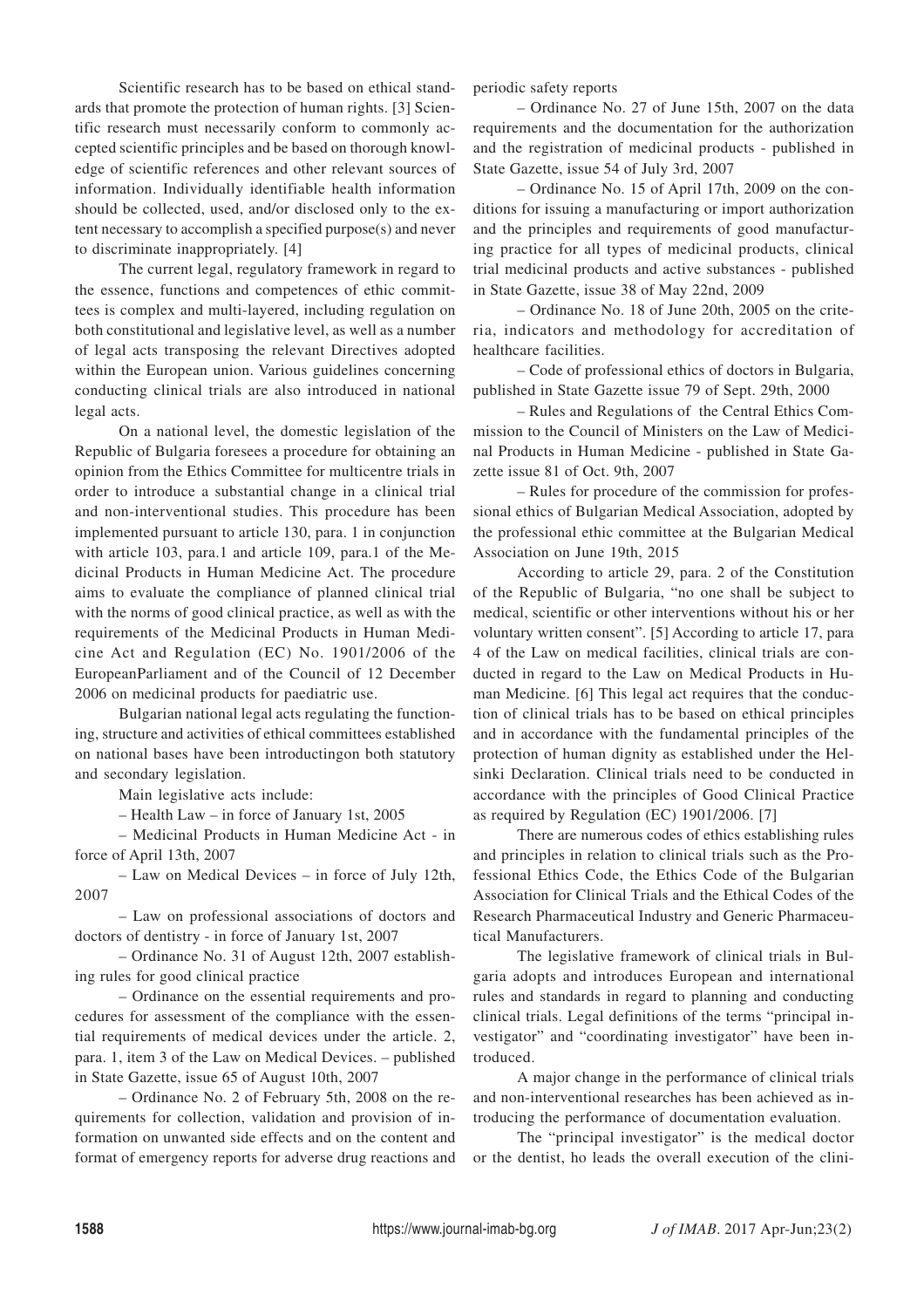cal trial in accordance with the approved protocol and good clinical practice guidelines. The "coordinating researcher" is a researcher appointed to coordinate researchers from different centres involved in a multicentre trial.

The Law on Medicinal Products in Human Medicine regulates public relations relating the authorization and supervision of the manufacture, use, clinical testing, advertising, import, trade, classification, pharmacovigilance and pricing of medicinal products for human use, as well as the preparation on Positive Drug List. The aim of the law is to create conditions that ensure the placing on the market of medicinal products that meet quality, safety and efficacy requirements. Through this legislative act the harmonization of the Bulgarian drug legislation in accordance with the EU drug legal framework has been achieved and at the same time conditions have been created to guarantee the use of medicinal products that meet the requirements for quality, safety and efficacy.

This law explicitly states that clinical trials may be conducted in compliance with the fundamental principles of human rights and human dignity in regard to protection of any medical and biological study under the Helsinki Declaration and only in hospital care facilities, mental health care centres, Health care centres of skin-venereal diseases, complex oncology centres and diagnostic-consultative centres, which have received a positive accreditation assessment for overall activity. Accreditation has also been required for activities performed in a functional medical institution conducting a clinical trial, in accordance with the Law on the medical institutions.

Particular attention has been paid to clinical trials on minors and adults unable to express their consent freely. The rules on informed consent and the right of withdrawal such consent during the clinical trial performance are being regulated in details. According to the law, liability in case of injuries or deaths caused by or in connection with the conduct of the clinical trial is allocated between the sponsor and the principal investigator.

Tests involving humans are divided into 4 phases:

The Clinical Trial in Phase 1 is the first application on patients of the biologically active substance. It is usually performed with the participation of 10 to 20 healthy volunteers in hospitals that have the necessary equipment to conduct such trials. The study aims to determine the pharmacokinetics (i.e., absorption, distribution, metabolism and excretion) of the tested compound, as well as its tolerability.

The Clinical Trial in Phase 2 is the first application of the biologically active compound in patients. It aims to determine its effectiveness, optimal dose and preliminary safety data. Potential differences in pharmacokinetic behavior between healthy volunteers and patients are sought. Several hundred patients are involved in this phase.

The Clinical Trial in Phase 3 aims to investigate the

therapeutic relevance, i.e., safety and comparative performance of the product. At this stage, a large number (up to several thousand) patients are involved. Normally, regulatory authorities require the trial to be conducted in a comparative and randomized manner.

The Clinical Trial in Phase 4 is performed after Marketing Authorization (post-marketing stage) has been obtained. In this phase, unlike in phases 2 and 3, the longterm use of the product is being studied, following the adverse events that may accompany its use. During the 4th phase, new indications and dosing regimens of the drug are studied, as well as mechanisms of action of the product.

Ethical committees functioning in medical institutions are designed to help doctors and other medical and non-medical specialists, patients and their families inregard to ethical and legal dilemmas they are facing in everyday practice. Committees on professional ethics provide support and professional, competent opinion to healthcare professionals in regard to their responsibilities in medical practice and professional organizational activities. One of the most significant contributions of ethic committees is related to their participation in the regular updating of professional ethic codes. They analyse, explore, compare and systematize the moral norms and values of the healthcare profession. At the core of professional ethics is the category of professionalism, liability and responsibility.

The competences of the Ethics Committees established in the medical institutions in Bulgaria, is related to regulation of the structure and activities of healthcare facilities, as it is possible for the director of the institution to establish a separate code of conduct in regard to ethical attitude in providing healthcare services.

Regulated rules ensuring high standards of ethical conduct are respected by all persons involved in the medical-diagnostic process and overall medical practice, as well as researchers and research team members at every stage of research conducted within the medical institutions.

The current legislative framework allows only a certain range of medical and biological researches to be regulated, which requires synchronizing the activities performed currently by the existing ethics committees within medical institutions in Bulgaria, as this could help in elaboration of a model for optimizing their activities.

Legal, regulatory framework regarding ethic committees competences has not been detailed, as contradictory practices have been observed, due to the fact that a model for optimization of their activities has not been introduced. Appropriate actions toward synchronizing the activities of the ethics committees Bulgaria could have positive effect on the healthcare system in Bulgaria. Regulatory measures could lead to the improvement of the quality of assessment of the ethical norms of conduct in healthcare institutions, as it provides bases for upgrading the quality of the performed healthcare activities.